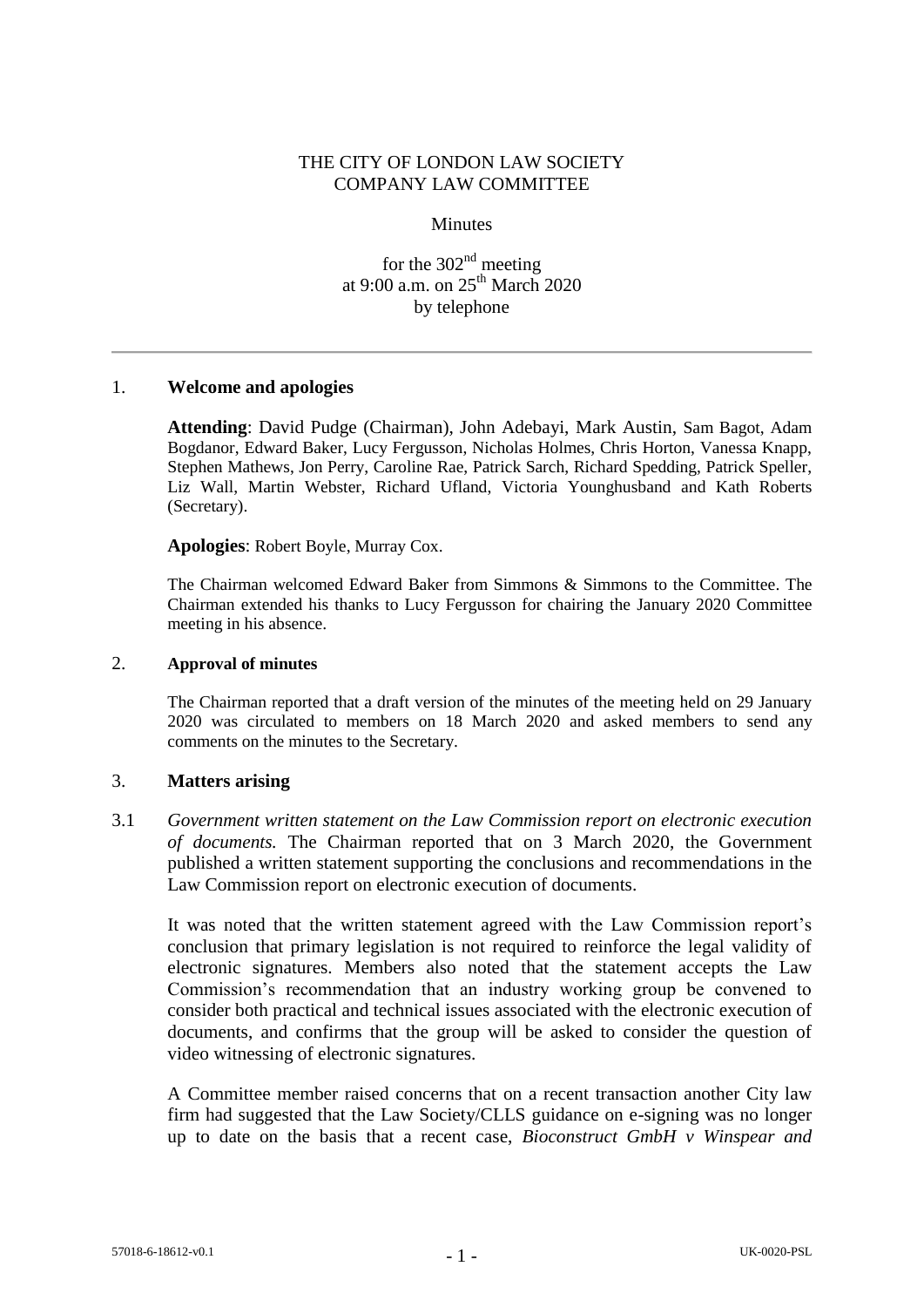*another*,<sup>1</sup> casts doubt over whether deeds can be signed electronically. The meeting considered this case and its commentary on the *Mercury* case<sup>2</sup> . In the *Bioconstruct* case, the defendant had applied his signature (which was not witnessed) to an earlier draft of a deed of guarantee and not the final version. It was held that the deed was invalid as the requirements for executing a deed had not been complied with. The Committee noted that, in light of the judgment in the *Mercury case*, pre-signed signature pages could not be attached to deeds and that when carrying out a virtual signing the "whole document" requirement had to be complied with. Members of the Committee were in agreement that this case was consistent with the judgment in the *Mercury* case.

Members agreed that it should be formally minuted that the Committee was of the view that the *Bioconstruct* case did not change the position set out in the CLLS/Law Society guidance on the execution of deeds electronically.

Members were asked to discuss the Committee's views with colleagues and to contact Liz Wall and the Secretary after the meeting if their firms took a different view. No dissenting views have been subsequently notified.

- 3.2 *HM Treasury consultation on the transposition of the Fifth Money Laundering Directive*. It was noted that on 23 January 2020, HM Treasury published a response to its consultation on the transposition of the Fifth Money Laundering Directive (**5MLD**). The Chairman reported that the provisions in 5MLD have been transposed into UK law through the Money Laundering and Terrorist Financing (Amendment) Regulations 2019 which amend the Money Laundering, Terrorist Financing, Transfer of Funds (Information on the Payer) Regulations 2017 and that the amendments came into force on 10 January 2020.
- 3.3 *Expansion of the Trust Registration Service*. It was noted that on 21 February 2020, the Committee submitted its response to HMRC/HM Treasury's consultation on 5MLD and Trust Registration Service, which was published on 24 January 2020.

# 4. **Discussions**

- 4.1 *Insider lists*. The Chairman reported that the GC100 MAR guidelines on the requirement to maintain insider lists were updated on 31 October 2019 to include an additional statement that the requirement to create and maintain an insider list applies whenever a company has inside information, even if that information is disclosed as soon as possible. The Committee discussed whether this requirement should apply where a company has realised/decided something is inside information and has made a public announcement of the relevant information via a RIS as soon as possible (i.e. within a few hours/by the following day).
- 4.2 *FCA proposals to improve climate-related disclosures.* The Chairman reported that on 6 March 2020, the FCA issued a press release announcing a consultation on proposals to enhance climate-related disclosures by listed issuers and clarification of existing

<u>.</u>

<sup>&</sup>lt;sup>1</sup> [2020] EWHC 7 (QB)

<sup>2</sup> *R* (on the application of Mercury Tax Group and another) *v HMRC [2008] EWHC 2721*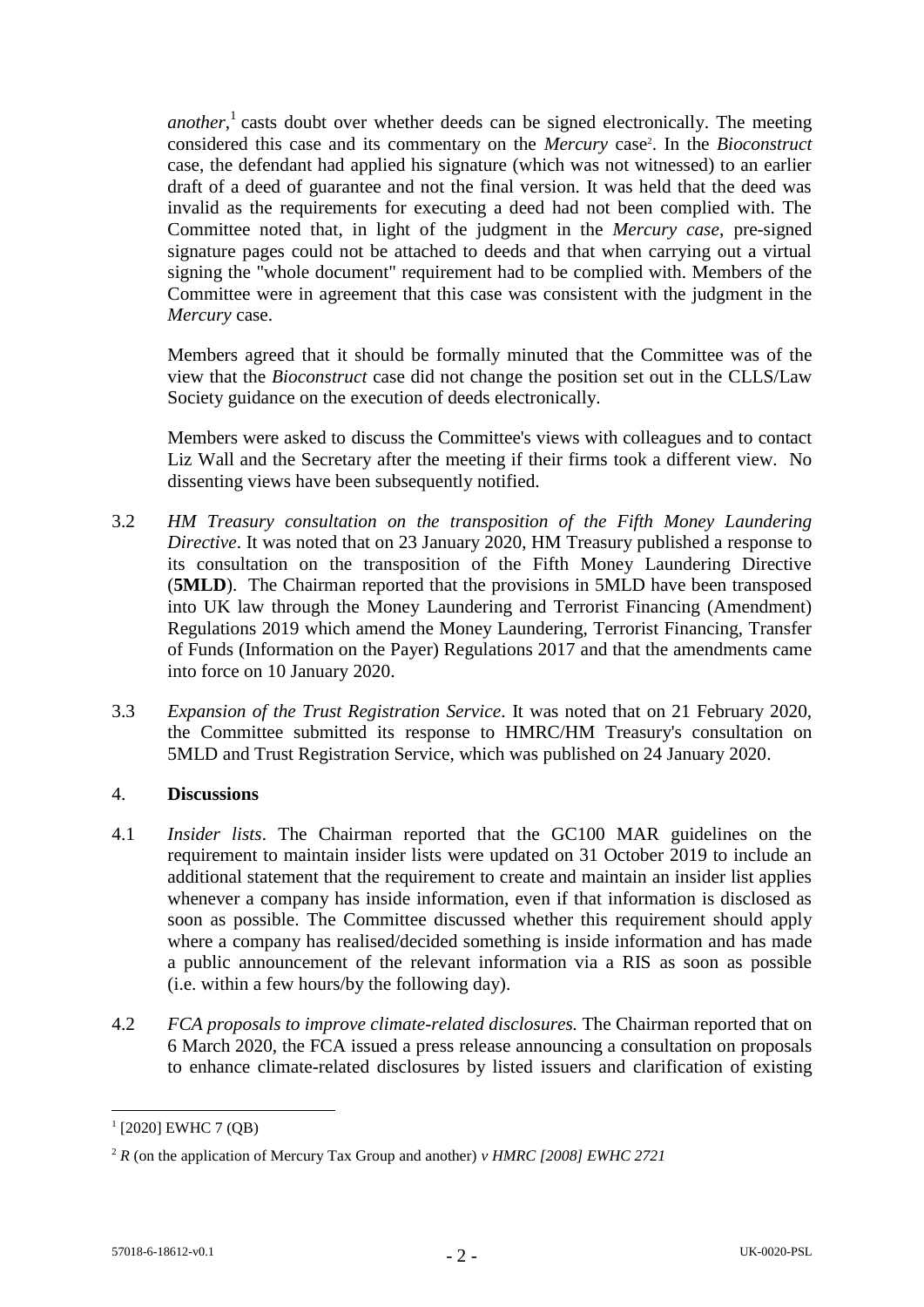disclosure obligations (CP20/3). It was noted that the proposed rule will require all commercial companies with a premium listing either to make climate-related disclosures consistent with the approach set out by the Taskforce on Climate-related Financial Disclosures or explain why not. It was further noted that the FCA intends to consult on extending this rule to a wider scope of issuers. It was reported that the consultation was due to close on 5 June 2020, but that this has been extended to 1 October 2020. The Chairman reported that Chris Horton of Latham & Watkins was leading a working group to respond to this consultation. Chris confirmed that the intention is for a response to be submitted jointly with the CLLS Planning & Environmental Law Committee and members who were interested in joining the working group were asked to contact Chris and the Secretary after the meeting.

- 4.3 *Consultation on expanding the dormant assets scheme.* The Chairman reported that on 21 February 2020, the Department for Digital, Culture, Media & Sport issued a press release announcing the launch of a consultation on expanding the dormant assets scheme to include new financial assets. It was noted that the government is consulting on expanding the scheme beyond bank and building society accounts to include assets from the insurance and pensions, investment and wealth management and securities sectors and that the assets proposed to be within the scope of the expansion include dormant share proceeds, dormant distributions and proceeds from investment assets and other dormant security distributions. It was noted that the consultation originally closed on 16 April 2020 but that the deadline has been extended to 16 July 2020. The Chair reported that Robert Boyle of MacFarlanes was leading a working group to respond to this consultation and that the working group had held an initial call to discuss the consultation paper. It was noted that whilst, in principle, the working group had no objection to the extension of the scheme, there were some technical issues regarding which companies should be covered by the scheme – currently public limited companies listed in the UK are to be covered but not private limited companies. It was noted that Robert was preparing an updated draft response which would be circulated to the working group and then to the Committee in due course.
- 4.4 *Coronavirus and AGMs.* The Committee noted the publication on 17 March 2020, by the ICSA: The Chartered Governance Institute of a press release announcing the publication of guidance about company AGMs and the impact of Covid-19. It was noted that since the publication of that note, the government had introduced restrictions on the operation of certain businesses, which was followed by the imposition of "stay at home" restrictions on 23 March 2020. The Chairman reported back to the meeting on the work of the AGM working group which was preparing a paper to be submitted to BEIS on behalf of the Committee setting out a series of proposals in relation to the Government's management of the impact of the Covid-19 situation on meetings and communications.
- 4.5 *PMB No. 27 – Coronavirus update.* The Chairman reported that on 17 March 2020, the FCA published PMB27 in which it provides key commentary for issuers and market participants in light of the coronavirus pandemic. See discussion item 4.6 below for further information.
- 4.6 *CLLS CLC/FCA Primary Markets Liaison Group.* The Chairman reported that on 19 March 2020, at the request of the FCA, the FCA Primary Markets Liaison Group and the FCA had met by telephone. The purpose of the call was to take views on the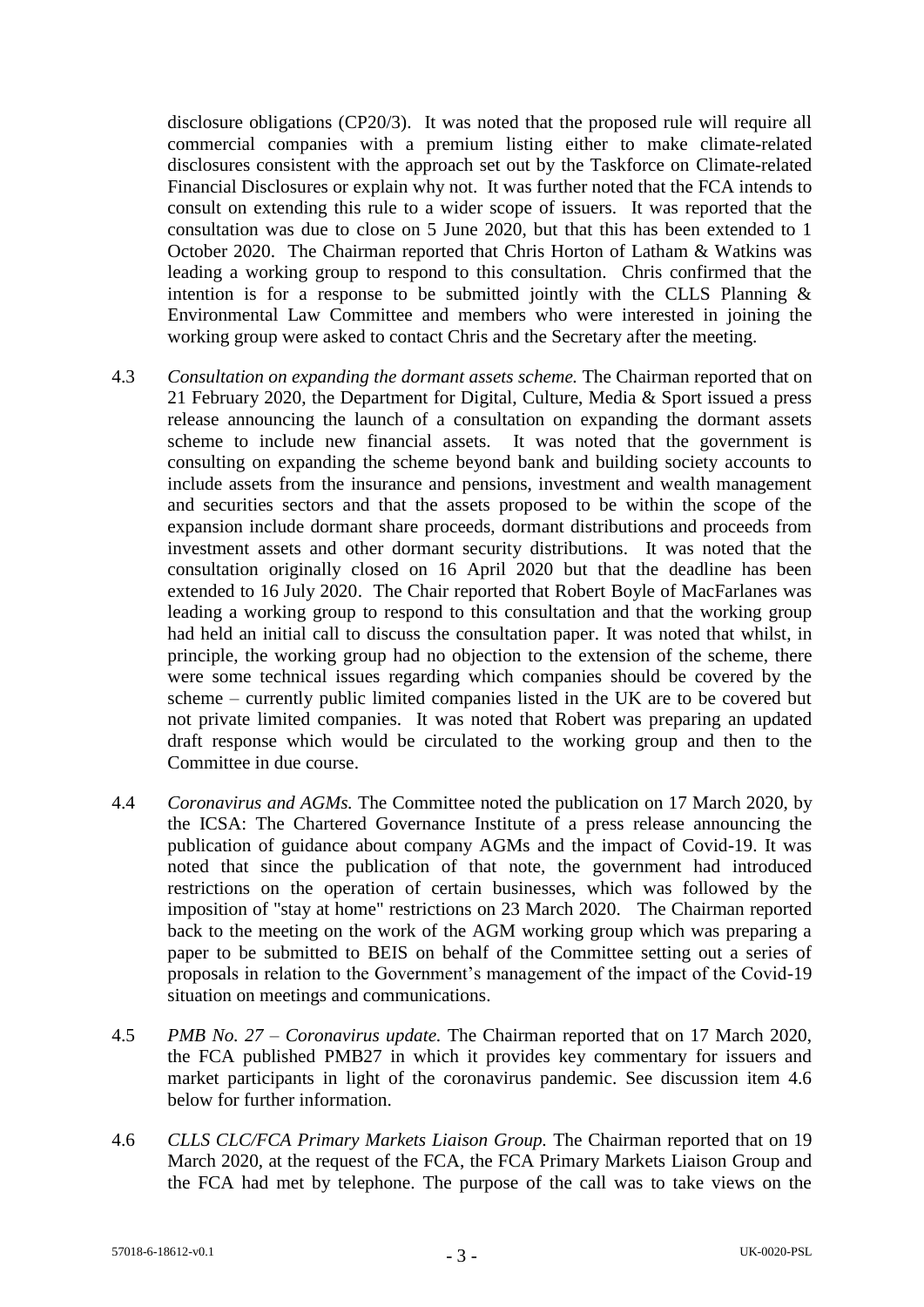practical challenges facing advisers and issuers and to discuss the views expressed by the FCA in PMB27.

- 4.7 *Data trusts*. The Chairman reported that he had received a request from the Law Society for assistance regarding potential ownership structures for data generated and disseminated via the world wide web. The Committee noted that it might be possible to work with the CLLS Data Law Committee on structures for data trusts but agreed to hold this item over for discussion at another meeting.
- 4.8 *BEIS and BEIS Committee requests for reform topics / future inquiries.* The Chairman reported that on 11 March 2020, BEIS issued a press release on an open consultation inviting businesses and the public to suggest how regulation could be improved to help the government ensure that regulation in the UK is sensible and proportionate. It was noted that BEIS had indicated that it was particularly interested in the needs of small businesses. The meeting noted that the consultation closed on 11 June 2020 and member were asked to provide any thoughts on matters that might be considered by BEIS to the Secretary.

In addition, it was reported that on 5 March 2020, the BEIS Committee invited the public to submit suggestions on the issues the BEIS Committee should investigate over the course of the current Parliament, including issues relating to business, corporate governance and climate change. It was noted that the deadline to submit inquiry ideas was 31 March 2020.

4.9 *Preliminary financial statements:* The Chairman reported that on 21 March 2020, the FCA wrote to listed companies asking them to observe a moratorium on the publication of preliminary financial statements for at least two weeks and that this was followed by the publication by the FCA of a technical Q&A. It was noted that in the announcement, the FCA confirmed that it is in talks with the FRC and the PRA about a package of measures aimed at ensuring companies take the necessary time in these uncertain times to prepare appropriate disclosures and address current practical challenges and the three bodies intend to announce details shortly.

The Committee noted the general concerns of auditors and issuers regarding the sign off of year-end financial statements due, in part, to the difficulties auditors were having signing off accounts on a going concern basis in light of the uncertainties created by the global pandemic. It was noted that issuers were being asked to provide additional comfort to their auditors to assist them in being able to sign off on the accounts.

4.10 *Audit reform:* It was reported that on 20 March 2020, the BEIS Committee had issued a Call for Evidence to develop a roadmap for implementing reform of the UK's audit industry. It was noted that this call for evidence follows the publication of three independent reviews of the UK's audit industry over the last couple of years: the Brydon Review on the nature of audit, the Kingman Review on the regulation of the audit industry and the Competition and Markets Authority review on competition, conflicts of interest, oversight and resilience in the audit market. It was noted that the publication of these reports was followed by the publication by the BEIS Committee in April 2019 of the 'Future of Audit' report.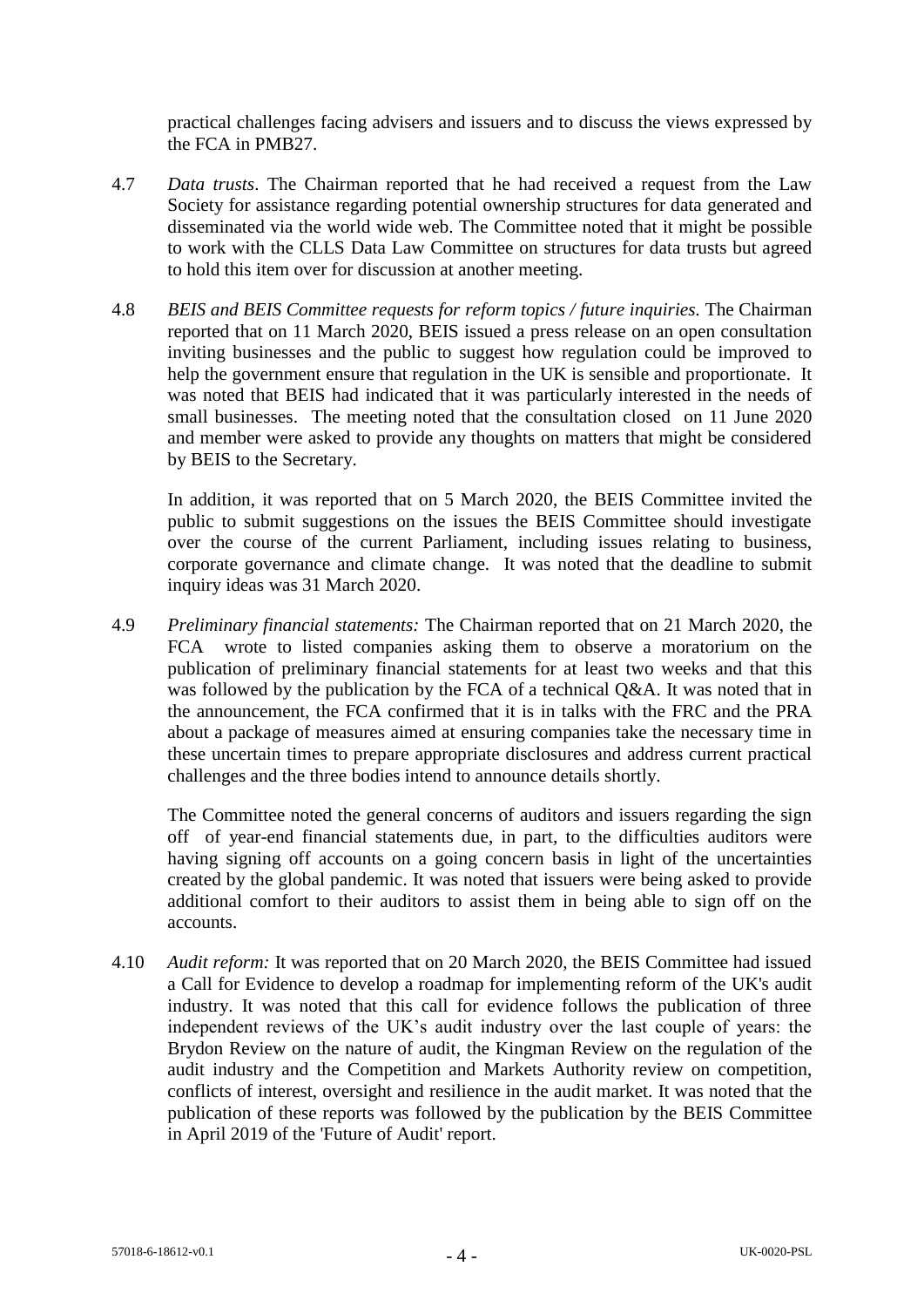It was reported that later this year, the BEIS Committee will take oral evidence from stakeholders on their response to the various reviews to examine how these results can deliver reform to the UK audit industry. Members noted that the provisional closing date for the submission of written evidence is Monday 4 May 2020 but this date will be kept under review.

## 5. **Recent developments**

The Committee noted the following additional items in sections 5.1 to 5.9 below which were set out in the agenda but which time did not allow them to consider.

# 5.1 **Company law**

- (a) *Companies House coronavirus guidance.* On 17 March 2020, Companies House issued coronavirus guidance for its customers, employees and suppliers. The guidance states that the Companies House London office is closed to the public and all mail must be sent directly to the Cardiff office. It also states that all same day services have been suspended until further notice.
- (b) C*ompanies House advice on coronavirus and late filing of accounts*. On 11 March 2020, Companies House issued a press release advising that if coronavirus has affected a company and the company needs more time to file its accounts, the company should act before its filing deadline.

## 5.2 **Corporate governance**

- (a) *ICGN viewpoint on corporate governance and investor perspectives relating to coronavirus.* On 12 March 2020, the International Corporate Governance Network (**ICGN**) published a viewpoint that explores the corporate governance and investor perspectives relating to coronavirus.
- (b) *ISS proxy climate voting guidelines.* On 9 March 2020, Institutional Shareholder Services Inc. (**ISS**) issued a press release announcing the launch of new international climate proxy voting guidelines that provide a framework for investors to exercise their voting rights with reference to their portfolio companies' climate disclosures and performance.
- (c) *IA Good Stewardship Guide 2020.* On 5 March 2020, the Investment Association (**IA**) issued a press release on investors demanding companies to manage climate change risk ahead of the 2020 AGM season, which contains a link to the IA Good Stewardship Guide 2020. The guide outlines the IA's expectations of companies on issues including climate change, executive pay, audit quality and diversity.
- (d) *IA's Public Register.* On 20 February 2020, the IA issued a press release stating that in 2019 158 FTSE All-Share companies were added to the IA's Public Register, which tracks when there is a vote of 20% or more against a shareholders' resolution. The press release also states that 62 companies appeared on the IA's Public Register in 2019 for pay-related resolutions and the opposition to individual director re-election also remained a key theme.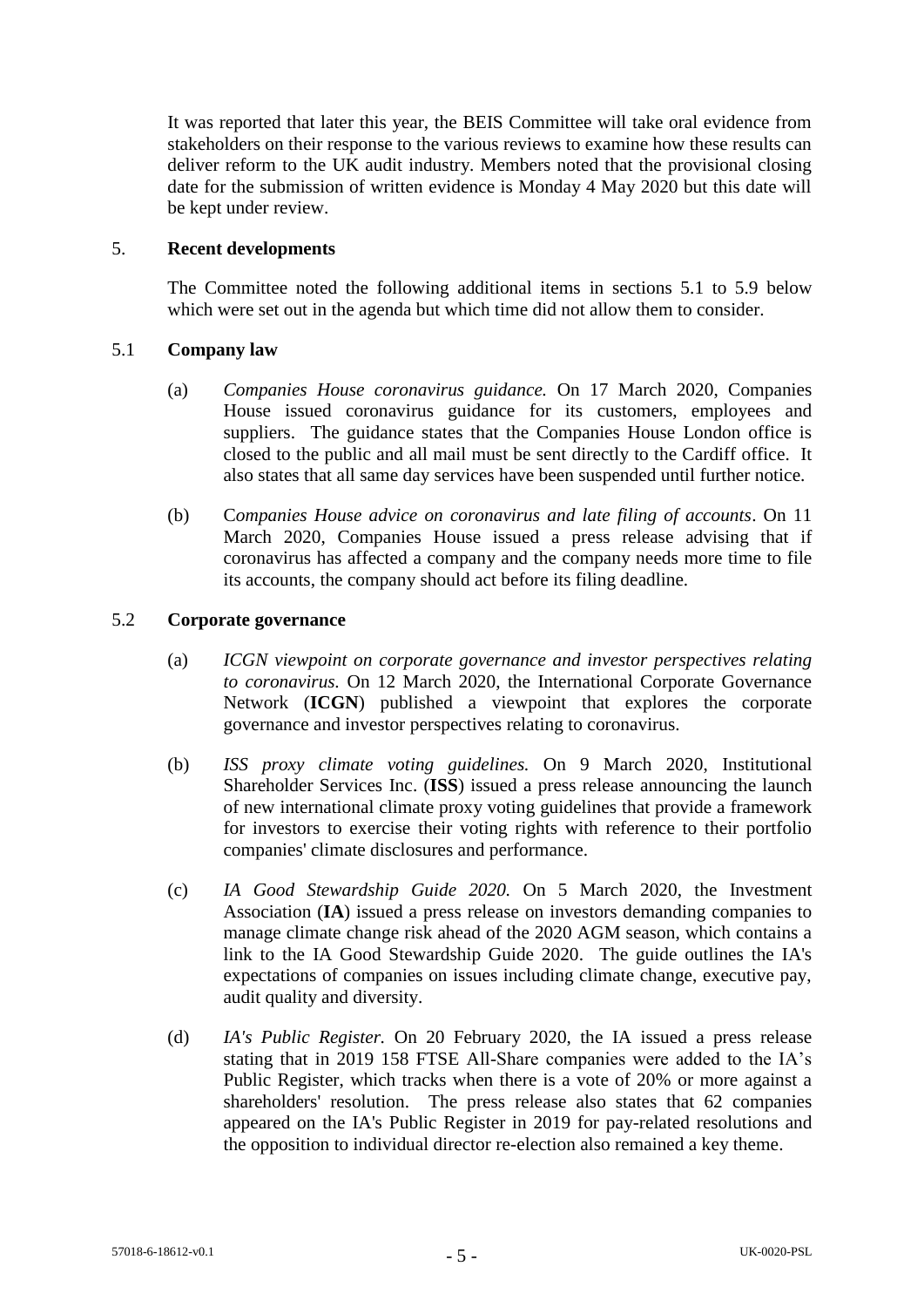- (e) *PLSA Stewardship Guide and Voting Guidelines 2020.* On 21 February 2020, the Pensions and Lifetime Savings Association (**PLSA**) issued a press release announcing the publication of its Stewardship Guide and Voting Guidelines 2020, along with its voting recommendations summary. The press release states that the guidelines have a toughened-up section on climate change and sustainability, reflecting pension schemes' heightened focus on ESG and the growing number of climate-related resolutions tabled at AGMs.
- (f) *Revised ICSA guidance on terms of reference.* ICSA has published revised guidance notes on terms of reference for audit committees, remuneration committees and nomination committees. The guidance notes have mainly been revised to reflect the UK Corporate Governance Code published in July 2018.
- (g) *Women on boards.* On 8 February 2020, BEIS issued a press release announcing that a third of all board positions in the UK's FTSE 100 companies are now held by women (ten months ahead of the December 2020 target). However, the press release states that further work is needed for many FTSE 100 companies individually, and for the FTSE 250 overall to meet the 33% target, as it currently sits at 29.5%. On 10 February 2020, the FRC responded to BEIS' update by stating in a press release that it expects companies to clearly set out how they plan to develop their diversity pipeline with much improved reporting, including progress towards any measurable targets.
- (h) *Ethnic diversity of UK boards – The Parker Review.* On 5 February 2020, BEIS issued a press release on the 2020 update report from The Parker Review. This independent review considers how to improve the ethnic and cultural diversity of UK boards to better reflect their employee base and the communities they serve. The report sets out objectives and timescales to encourage greater diversity, and provides practical tools to help business leaders to address the issue. On the same date, the FRC issued a press release stating that most UK companies' approach to board ethnic diversity is unsatisfactory.
- (i) *IA shareholder priorities for listed companies.* On 5 February 2020, the IA issued a press release on the publication of its shareholder priorities for 2020 for listed companies. The report outlines four areas that IA members asked the IA to prioritise to drive long term value – responding to climate change, audit quality, stakeholder engagement and diversity. The report outlines investor expectations on each issue, the actions the IA is taking to improve them and the approach IVIS will be taking during the year to assist members in monitoring the improvements companies are making.

## 5.3 **Reporting and disclosure**

(a) *European Lab on climate-related reporting.* In March 2020, the European Lab on climate-related reporting published a report on how to improve climaterelated reporting, along with two supplement reports. Supplement 1 contains detailed findings from the project's general review of climate-related disclosures. Supplement 2 contains the project's detailed findings from an in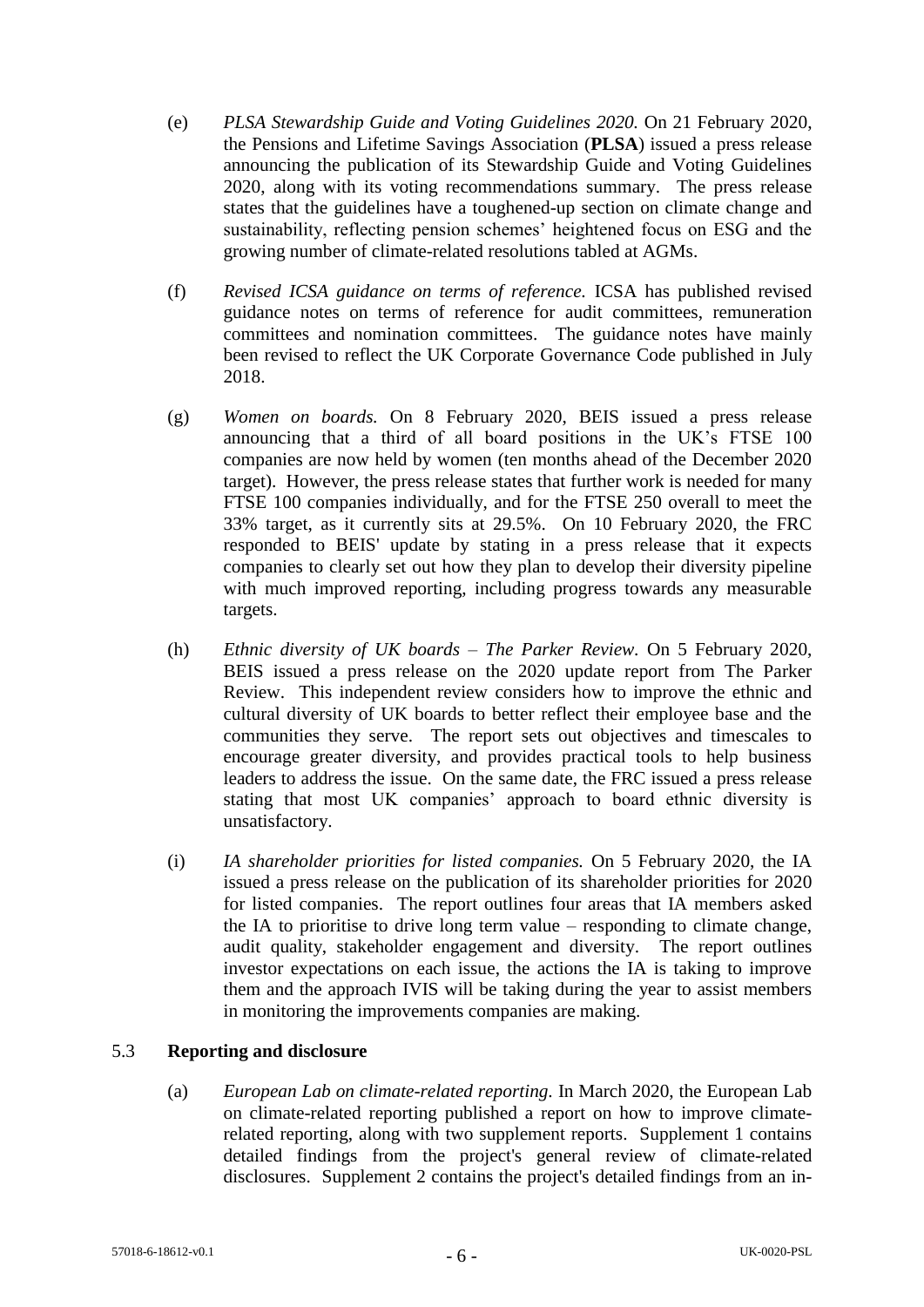depth review of scenario analysis reporting. The main document outlines the key messages and synopsis of the findings, based on the content of the two supplements. A summary has also been published.

- (b) *FRC assesses company and auditor responses to climate change.* On 20 February 2020, FRC issued a press release announcing a major review of how companies and auditors assess and report on the impact of climate change. The press release states that the FRC will review the extent to which UK companies and auditors are responding to the impact of climate change on their business to ensure reporting requirements are being met.
- (c) *Consultation on the NFRD.* On 20 February 2020, the European Commission issued a press release announcing the launch of a consultation on the review of the non-financial reporting directive (**NFRD**). This follows the Commission's commitment to review the NFRD in 2020 as part of the strategy to strengthen the foundations for sustainable investment. The consultation closes on 14 May 2020.
- (d) *FRC advice on coronavirus.* On 18 February 2020, the FRC issued a press release announcing the publication of advice to companies and auditors on disclosure of risks and other reporting consequences arising from the emergence and spread of the coronavirus. On 16 March 2020, the FRC issued a press release announcing that it has issued updated guidance for auditors which may be facing practical difficulties in carrying out audits as a result of coronavirus.
- (e) *ESMA amends guidelines to further harmonise enforcement of financial information by NCAs*. On 4 February 2020, the European Securities Markets Authority (**ESMA**) issued a press release announcing the publication of an amended version of its guidelines on enforcement of financial information, along with a report containing an explanation of the amendments and a trackchanges version of the main amendments to the guidelines. The guidelines apply to national competent authorities' (**NCAs**) enforcement of financial information which issuers, listed on regulated markets, are required to publish under the Transparency Directive.

## 5.4 **Equity capital markets**

- (a) *Updated ESMA Q&As on the Prospectus Regulation.* On 18 February 2020, ESMA issued a press release announcing the publication of an updated version of its Q&As on the Prospectus Regulation. Two new Q&As have been added to provide clarification on the number of additional pages that can be included in a summary: (i) where there is more than one guarantor; and (ii) relating to several securities, as per Article 7(7) of the Prospectus Regulation.
- (b) *AFME selling restrictions for equity*. On 9 February 2020, AFME published an updated version of its model equity selling restrictions for use following the UK's withdrawal from the European Union until the end of the transitional period.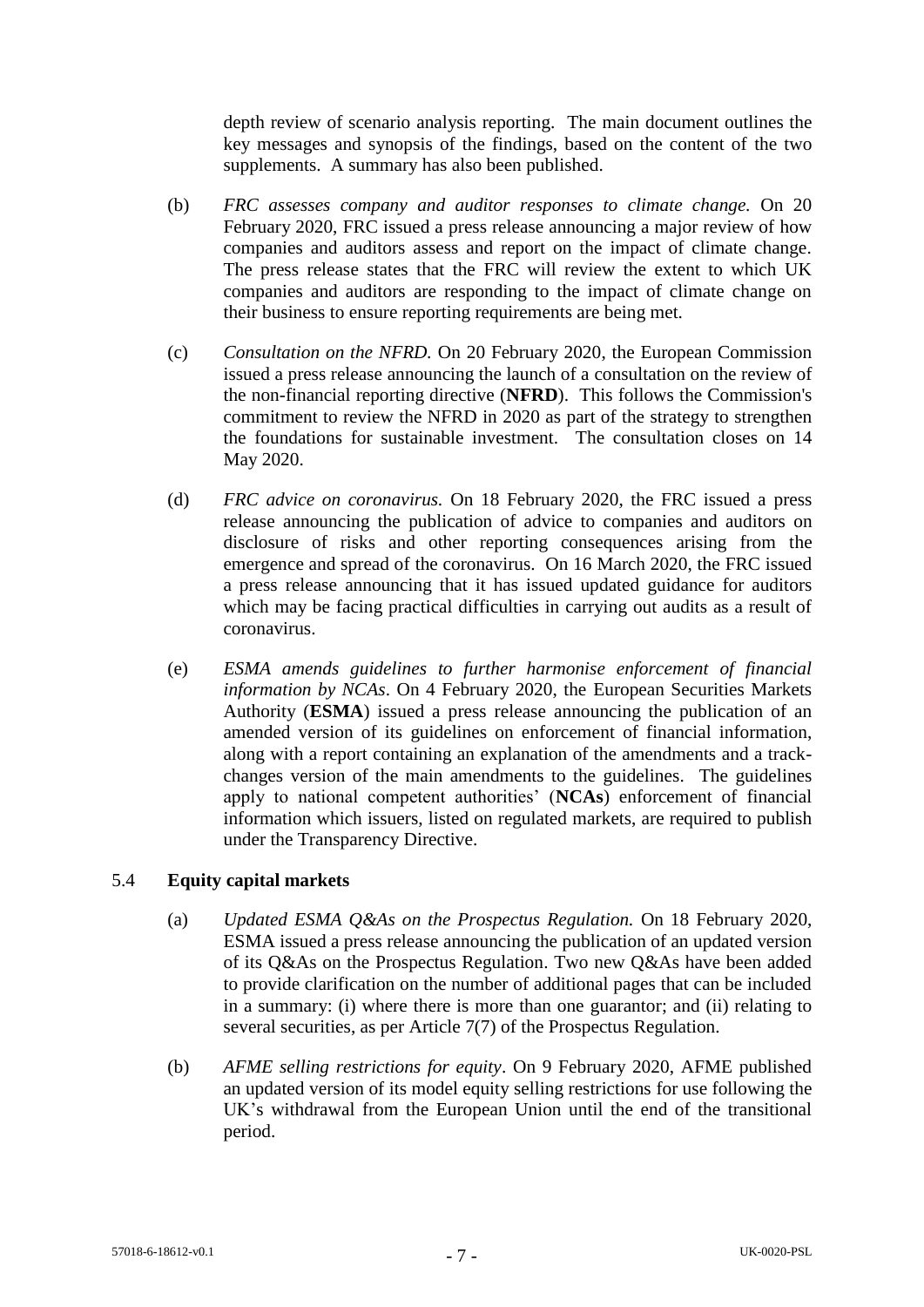# 5.5 **MAR**

(a) See item 4.1.

## 5.6 **Accounting**

(a) *Audit, accounting and corporate reporting during the transition period.* On 13 February 2020, the FRC and BEIS published joint letters for accountants and auditors with information regarding auditing, accounting and corporate reporting standards during the transition period following the UK's exit from the European Union.

# 5.7 **Takeovers**

- (a) *Takeover Panel coronavirus statement.* On 17 March 2020, the Takeover Panel issued a statement on coronavirus, which states that the Executive has decided, as a precautionary step, to implement a policy of working remotely for the immediate future.
- (b) *New Takeover Panel checklists.* On 5 February 2020, the Takeover Panel published two new checklists: (i) revised offer document/offeree board circular checklist; and (ii) revised scheme circular checklist. These are on the Takeover Panel checklists webpage.

## 5.8 **Miscellaneous**

- (a) *EU merger control – impact of coronavirus.* On 16 March 2020, the European Commission issued a notice regarding special measures due to coronavirus. The notice states that, while a number of measures have been put in place to ensure business continuity in the enforcement of the EU Merger Regulation, due to complexities and disruptions caused by the coronavirus, companies are encouraged to delay merger notifications originally planned until further notice, where possible.
- (b) *TI UK report on Open Business.* On 12 March 2020, Transparency International UK (**TI UK**) issued a press release announcing the publication of a new report titled 'Open business: Principles and guidance for anti-corruption corporate transparency' (along with a summary of the report). The press release states that the report sets a new bar for disclosures in anti-corruption and governance and provides an aspirational but achievable roadmap to better corporate practice.
- (c) *ESMA statement on coronavirus*. On 11 March 2020, ESMA issued a public statement in which it makes recommendations to financial market participants for coronavirus impact.
- (d) *Government coronavirus guidance for UK businesses*. On 9 March 2020, the Department for International Trade and UK Export Finance published coronavirus guidance for UK businesses.
- (e) *FCA coronavirus statements*. On 4 March 2020, the FCA issued a statement on coronavirus. It states that the FCA, in conjunction with the Bank of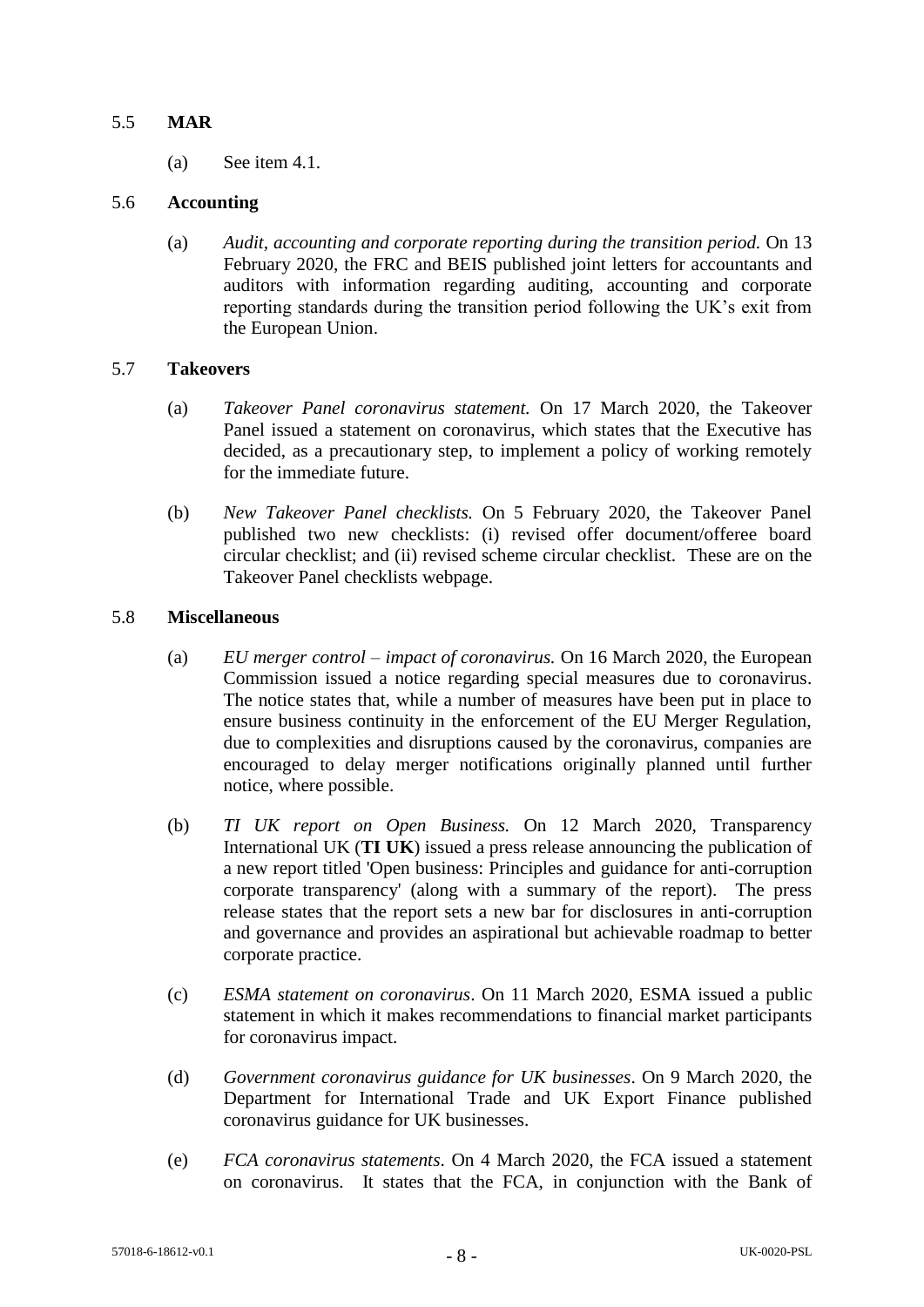England and HM Treasury, is working closely with the financial services sector to ensure it is responding effectively to the coronavirus outbreak. On 17 March 2020, the FCA issued information for firms on coronavirus response.

- (f) *Climate contract playbook.* On 26 February 2020, The Chancery Lane Project published the first edition of the climate contract playbook which contains draft contractual clauses to address the issue of climate change. The clauses cover a wide variety of issues including green investment obligations in investment documentation to allow investors to assess climate risks, Paris Agreement compliant company objects clause for use in a company's articles of association and board minutes incorporating consideration of climate change factors. It also lists ideas in the pipeline, including drafting a climate change section for a standard due diligence questionnaire.
- (g) *CMA's role post-Brexit*. On 28 January 2020, the Competition and Markets Authority (**CMA**) issued a press release on the CMA's role post-Brexit, along with guidance on the functions of the CMA under the Withdrawal Agreement and an explanatory note. The guidance explains: (i) how Brexit affects the CMA's powers and processes for competition law enforcement, merger control and consumer protection law enforcement during the transition period, towards the end of that period, and after it ends; and (ii) the treatment of 'live' cases, which are those cases that are being reviewed by the European Commission or the CMA during and at the end of the transition period.

#### 5.9 **Cases**

- (a) *Guest Services Worldwide Limited v David Shelmerdine [2020] EWCA Civ 85.* The Court of Appeal had to construe restrictive covenants in a shareholders' agreement; more specifically whether the covenants given by "Employee Shareholders" continued to apply after cessation of employment where the person remained a shareholder. Applying usual principles of construction, it was held that the covenants did continue to apply as the agreement expressly provided that they applied whilst a person was a shareholder and for a period of 12 months after the person ceased to be a shareholder. The case is a useful reminder that the courts are less likely to interfere with restrictive covenants in a shareholders' agreement when compared to an employment contract.
- (b) *(1) Stephen John Hunt (As Liquidator) (2) System Building Services Group Limited – In Liquidation v (1) Mr Brian Michie (2) System Building Services Limited [2020] EWHC 54 (Ch).* The High Court held that, notwithstanding the limited case law and commentary in this area, the general duties of a director of a company set out in sections 171 to 177 of the Companies Act 2006 survive the company's entry into administration and creditors' voluntary liquidation.
- (c) *Kabab-Ji S.A.L. v Kout Food Group [2020] EWCA Civ 6*. Following the Supreme Court decision in *Rock Advertising Limited v MWB Business Exchange Centres Limited [2018] UKSC 24*, the Court of Appeal held that a third party to a contract containing a "No Oral Modification" (NOM) clause